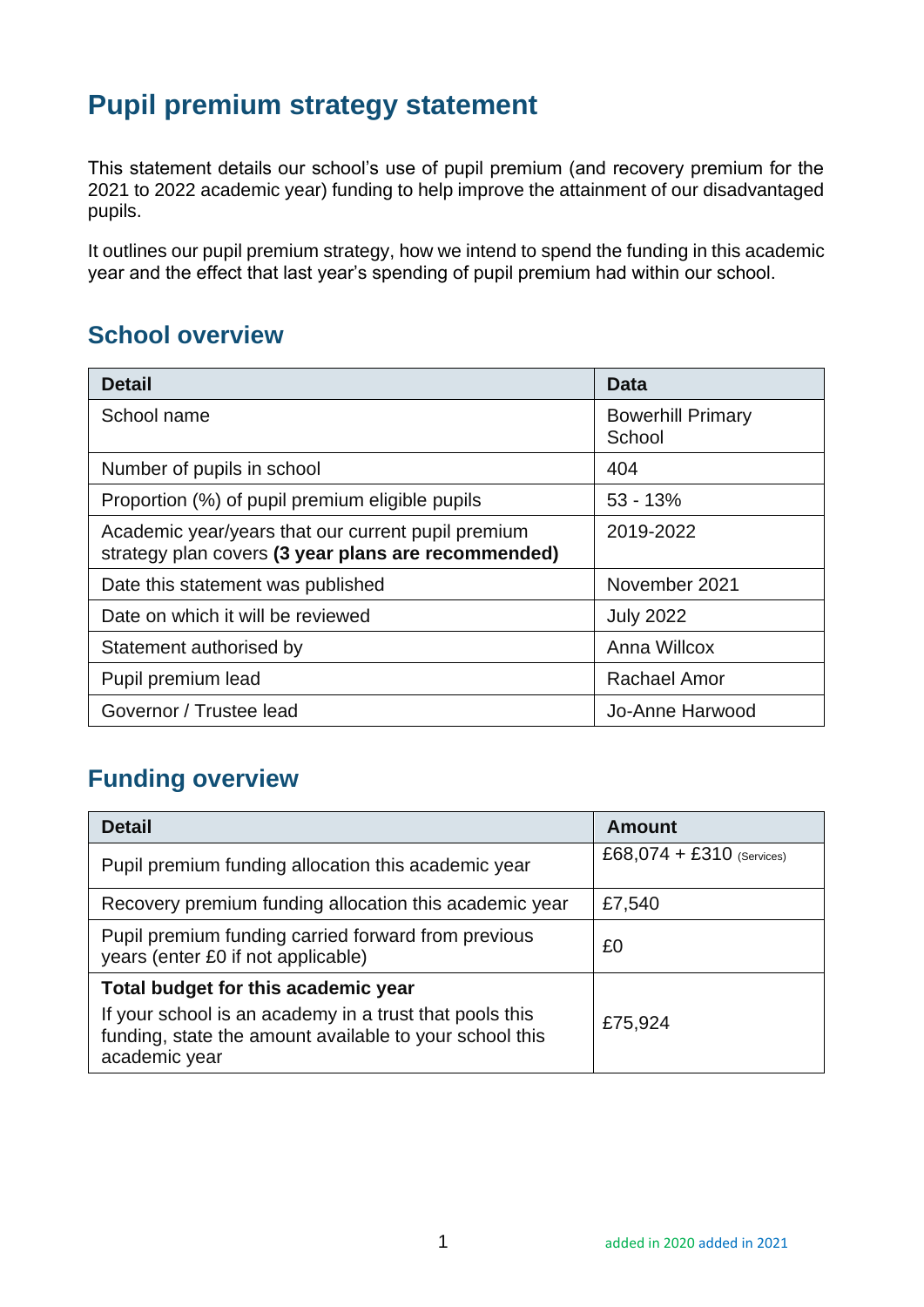## **Part A: Pupil premium strategy plan**

## **Statement of intent**

Experience Success  $\longleftrightarrow$  Build Aspiration *"Until you spread your wings, you'll have no idea how far you can fly"* Respect **•** Resilience • Responsibility • Compassion • Curiosity • Trust

At Bowerhill Primary School our **INTENT** is to enable ALL children to **EXPERIENCE SUCCESS** through **BUILDING ASPIRATION** within them. Equally as important, to **BUILD ASPIRATION** through the **SUCCESS** they **EXPERIENCE**… we want all children to experience just how far they can fly! We will do this through all the opportunities we provide them with, including our curriculum.

We have high expectations of all children at Bowerhill Primary School. We plan lessons from the children's starting points based on our assessment of them. We do not make assumptions of their prior knowledge or life experiences but build lessons that everyone can access & be included in. We strive for children to keep up with their peers & have high expectations of what they can achieve. But, for our most disadvantaged children, we also provide a personalised curriculum which aims to reduce the barriers to them being able to achieve and which supports them to make progress from their individual starting point.

We target the Pupil Premium Grant funding to ensure that our disadvantaged pupils receive the highest quality of education, recognising that children entitled to Pupil Premium funding can face a wide range of barriers which may impact on their learning and emotions.

Our ultimate objectives are to:

- Reduce barriers to learning
- Improve attitudes to learning
- Narrow the attainment gap between Pupil Premium children and their non-Pupil Premium peers
- Ensure all pupils are able to read fluently and with good understanding
- Enable all pupils to communicate confidently and effectively
- To support all Pupil Premium children (and their peers) in reaching Age Related Expectations at the end of Year 6 in reading, writing and maths.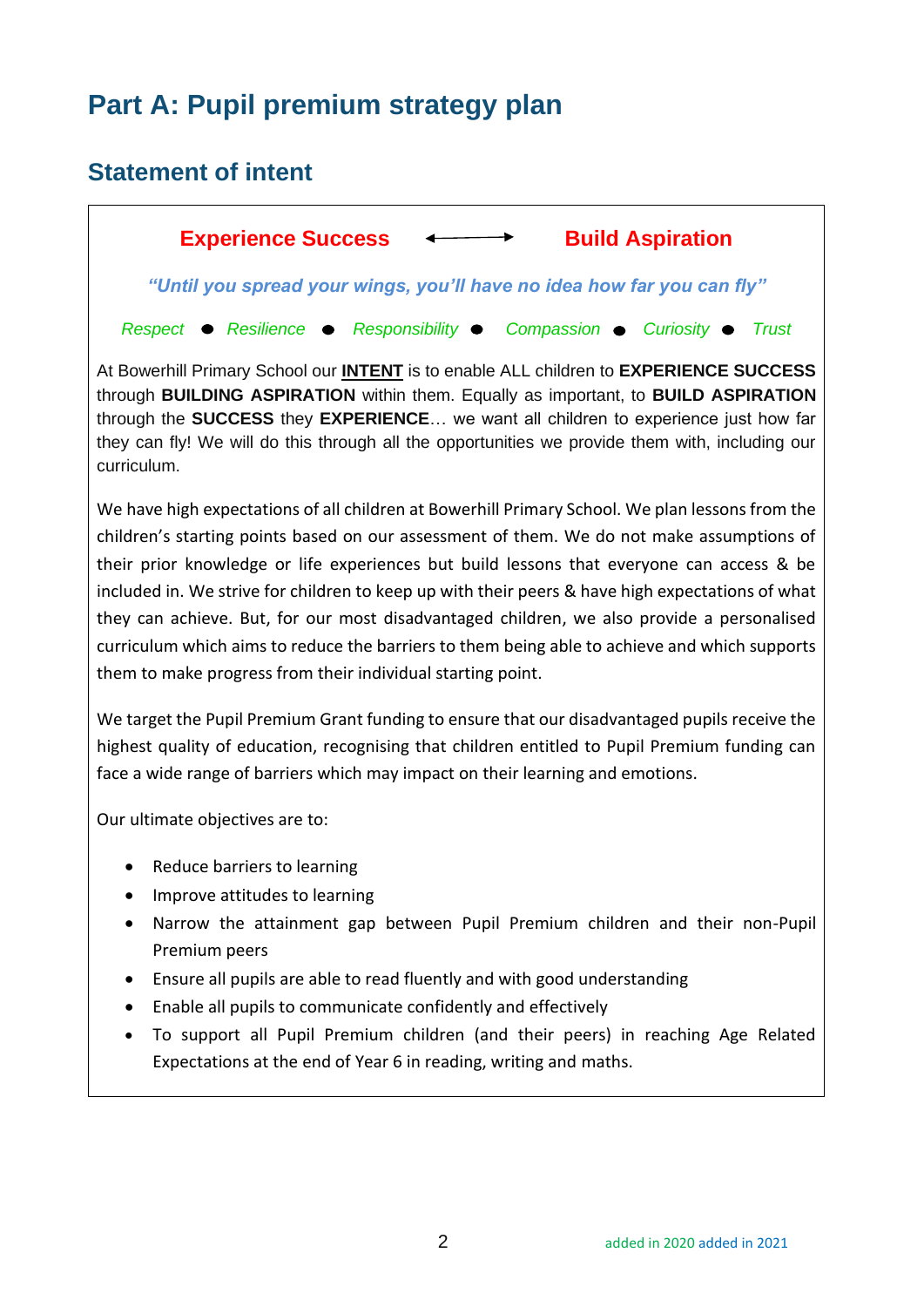## **Challenges**

This details the key challenges to achievement that we have identified among our disadvantaged pupils.

| <b>Challenge</b><br>number | <b>Detail of challenge</b>                                                                      |
|----------------------------|-------------------------------------------------------------------------------------------------|
|                            | <b>Emotional difficulties</b>                                                                   |
| $\mathcal{P}$              | Attitude to learning, independence and resilience                                               |
| 3                          | SEN - 33% of children entitled to PPG are also on the SEN register                              |
| 4                          | Gaps in learning due to school closures and home learning                                       |
| 5                          | Weak vocabulary knowledge                                                                       |
| 6                          | Weak reading and writing skills - especially boys                                               |
|                            | Attendance                                                                                      |
| 8                          | Poor parental engagement – difficulty in attending meetings, supporting learning at<br>home etc |
| 9                          | Ability of parents to fund their children going on school trips and residential                 |

## **Intended outcomes**

This explains the outcomes we are aiming for **by the end of our current strategy plan**, and how we will measure whether they have been achieved.

| Intended outcome                                                                                                                                                                                                                                                                                                                                                          | Success criteria                                                                                                                                                                                                                                                                                                                                                                   |  |
|---------------------------------------------------------------------------------------------------------------------------------------------------------------------------------------------------------------------------------------------------------------------------------------------------------------------------------------------------------------------------|------------------------------------------------------------------------------------------------------------------------------------------------------------------------------------------------------------------------------------------------------------------------------------------------------------------------------------------------------------------------------------|--|
| All children (especially those entitled to PP) will<br>have access to ongoing emotional support as<br>needed through ELSA, Relate sessions and Jigsaw<br>PSHE & well-being lessons.<br>PP children's access to ELSA and Relate service will<br>be recorded on the Pupil Progress Records. A<br>register of attendance/sessions will be kept by the<br>ELSA & Relate team. | Positive Pupil Voice feedback on the school's cur-<br>riculum offer.<br>Positive feedback from parents on how school<br>supports children's mental and physical health.<br>Teaching staff and TAs will notice an<br>improvement in the mental health and readiness<br>to learn of those children receiving support.                                                                |  |
| To improve the attitude to learning,<br>independence and resilience skills of our children<br>through metacognition, a values based curriculum<br>and child centred, hands-on approach.<br>This will be measured through Pupil Voice surveys,<br>learning walks and discussions with teachers and<br>teaching assistants.                                                 | Teachers will report an improved attitude to<br>learning, greater independence skills and more<br>resilience in their class.<br>Children to be engaged in learning<br>Children to show successful learning skills in<br>every lesson across the curriculum<br>Pupils will take risks in learning, cope with the<br>challenges of change, display resilience and feel<br>motivated. |  |
| PP children with SEND to achieve at least as well<br>as their Non-PP SEND peers.                                                                                                                                                                                                                                                                                          | Alternative provision to be in place, where appro-<br>priate, to ensure all children can access the cur-<br>riculum.                                                                                                                                                                                                                                                               |  |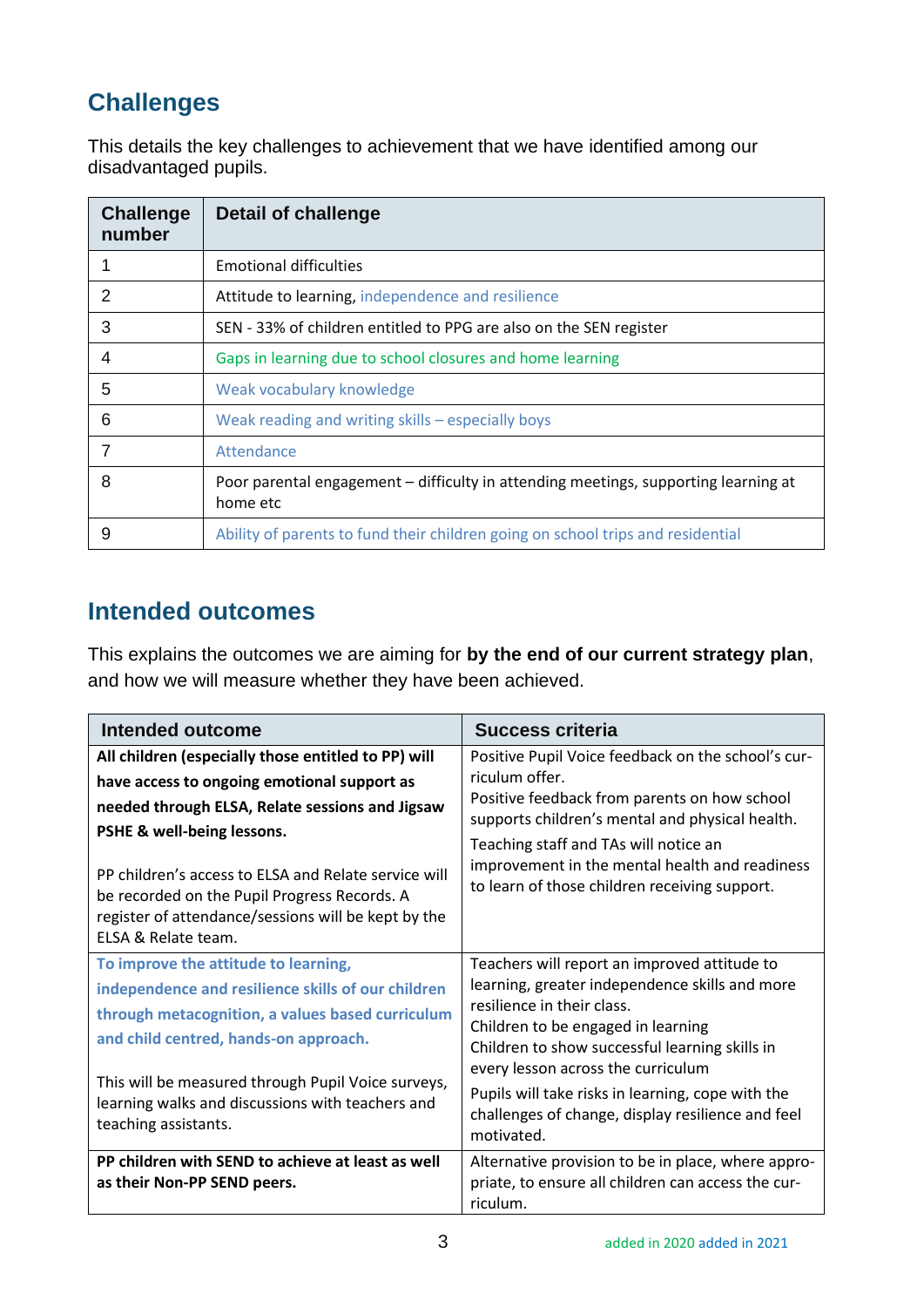| This will be measured through consistent use of<br>the systems in place to track SEN children in<br>reading, maths and spelling ages, ensuring that<br>small, achievable steps are measured.<br>To provide a curriculum that addresses the gaps<br>that have come about due to school closures and<br>home learning.<br>This will be measured through planning, book | All teachers will be aware of the SEND children in<br>their class and the crossover with PP and provide<br>targeted support for those children.<br>PP children with SEND will show a good level of<br>progress through the year - assessed through<br>SEND tracking.<br>Teachers will be aware of the KPI assessments<br>from previous year and will ensure that this<br>learning is built upon steadily.<br>Children will perform well against Maths CanDo<br>tests, Headstart papers and writing tasks<br>throughout the year. |
|----------------------------------------------------------------------------------------------------------------------------------------------------------------------------------------------------------------------------------------------------------------------------------------------------------------------------------------------------------------------|----------------------------------------------------------------------------------------------------------------------------------------------------------------------------------------------------------------------------------------------------------------------------------------------------------------------------------------------------------------------------------------------------------------------------------------------------------------------------------------------------------------------------------|
| looks, learning walks and Data drop evidence<br>three times a year.                                                                                                                                                                                                                                                                                                  |                                                                                                                                                                                                                                                                                                                                                                                                                                                                                                                                  |
| To improve the vocabulary knowledge of children<br>in all year groups.                                                                                                                                                                                                                                                                                               | Children will use a wider range of vocabulary,<br>both orally and in their written work.                                                                                                                                                                                                                                                                                                                                                                                                                                         |
| This will be measured through book looks and<br>discussions with teachers.                                                                                                                                                                                                                                                                                           | Use of knowledge organisers for termly Learning<br>Challenges                                                                                                                                                                                                                                                                                                                                                                                                                                                                    |
|                                                                                                                                                                                                                                                                                                                                                                      | Teachers to be explicitly teaching vocabulary<br>through word of the week and carefully selected,<br>high quality texts and books.                                                                                                                                                                                                                                                                                                                                                                                               |
|                                                                                                                                                                                                                                                                                                                                                                      | Teachers will use sentence stems to support the<br>children in their answers to questions                                                                                                                                                                                                                                                                                                                                                                                                                                        |
| To improve the writing outcomes for all children<br>with a particular focus on PP and boys.<br>This will be measured through book looks,<br>learning walks and through Data Points.                                                                                                                                                                                  | All children will be engaged with their writing.<br>There will be a higher number of children reach-<br>ing ARE or beyond in writing achieving at least in<br>line with national figures in Year 2 and Year 6.<br>Teachers will use the White Horse 3 phase ap-<br>proach to teaching writing<br>Books will be carefully chosen to engage all                                                                                                                                                                                    |
|                                                                                                                                                                                                                                                                                                                                                                      | children with an emphasis on engaging PP and<br>Boys.                                                                                                                                                                                                                                                                                                                                                                                                                                                                            |
| For attendance to match school average for PP<br>children                                                                                                                                                                                                                                                                                                            | Attendance gap diminished between Pupil<br>Premium and Non Pupil Premium Pupils.                                                                                                                                                                                                                                                                                                                                                                                                                                                 |
| Monitoring systems to track attendance monthly<br>with immediate action.                                                                                                                                                                                                                                                                                             |                                                                                                                                                                                                                                                                                                                                                                                                                                                                                                                                  |
| Family support worker to be appointed to help<br>with parental engagement and attendance.                                                                                                                                                                                                                                                                            |                                                                                                                                                                                                                                                                                                                                                                                                                                                                                                                                  |
| Parents of PPG children will be well informed of<br>the provision deployed to support their children<br>and ways in which they can support their child at<br>home                                                                                                                                                                                                    | Parent comments recorded after Parent Consul-<br>tation Meetings will acknowledge positive impact<br>of PPG support strategies.<br>Termly letters from year groups will outline top-<br>ics during the term and ways that parents could<br>support their child.                                                                                                                                                                                                                                                                  |
| This will be measured through parent voice<br>surveys.                                                                                                                                                                                                                                                                                                               |                                                                                                                                                                                                                                                                                                                                                                                                                                                                                                                                  |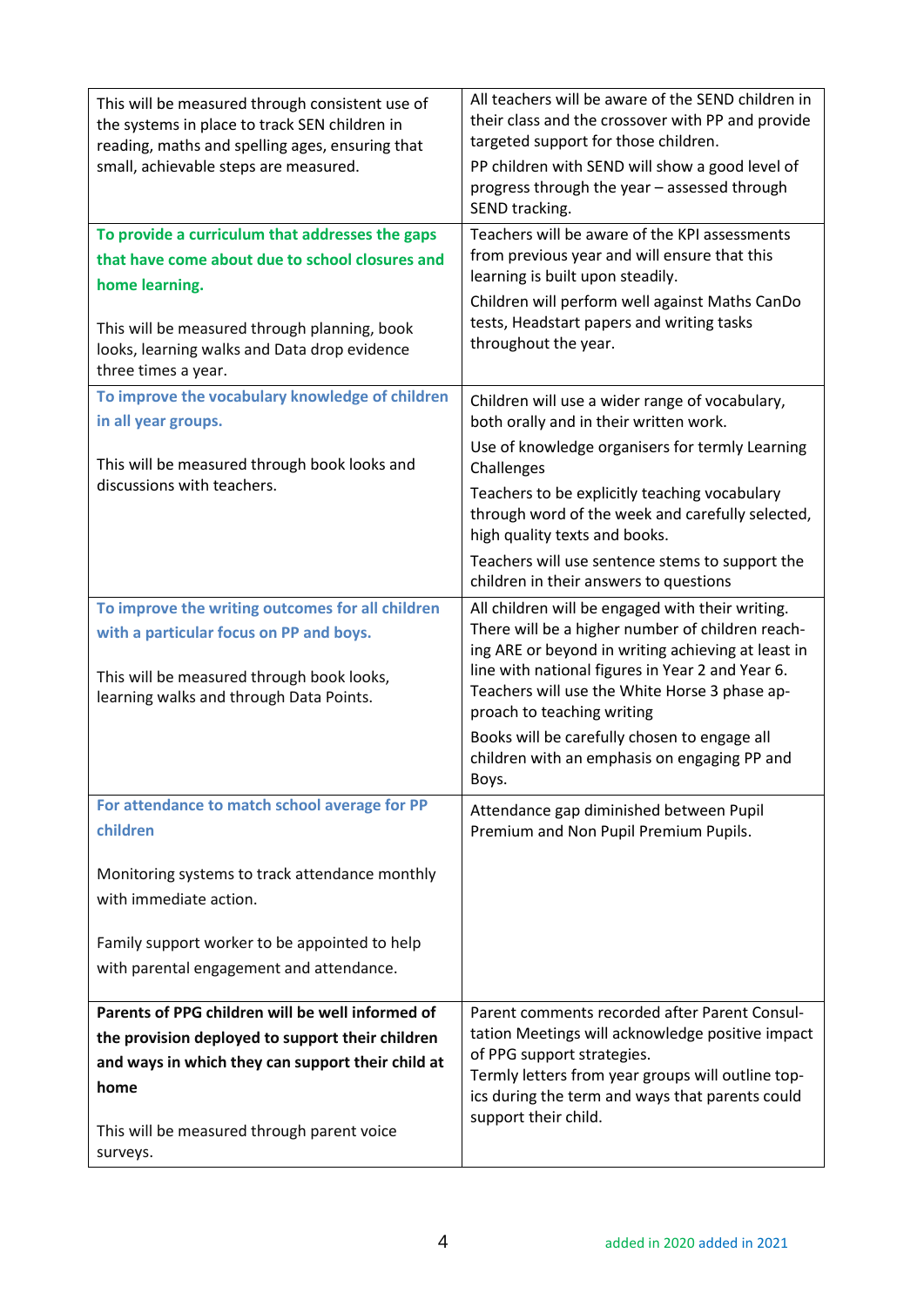| PP children to have the same opportunities to<br>attend trips (including residential visits) as their | All PP children will attend all the school trips of-<br>fered for their year group. |
|-------------------------------------------------------------------------------------------------------|-------------------------------------------------------------------------------------|
| peers.                                                                                                | The range of experiences offered will be wide<br>and varied between year groups     |
| This will be measured through analysis of the take<br>up of trips.                                    |                                                                                     |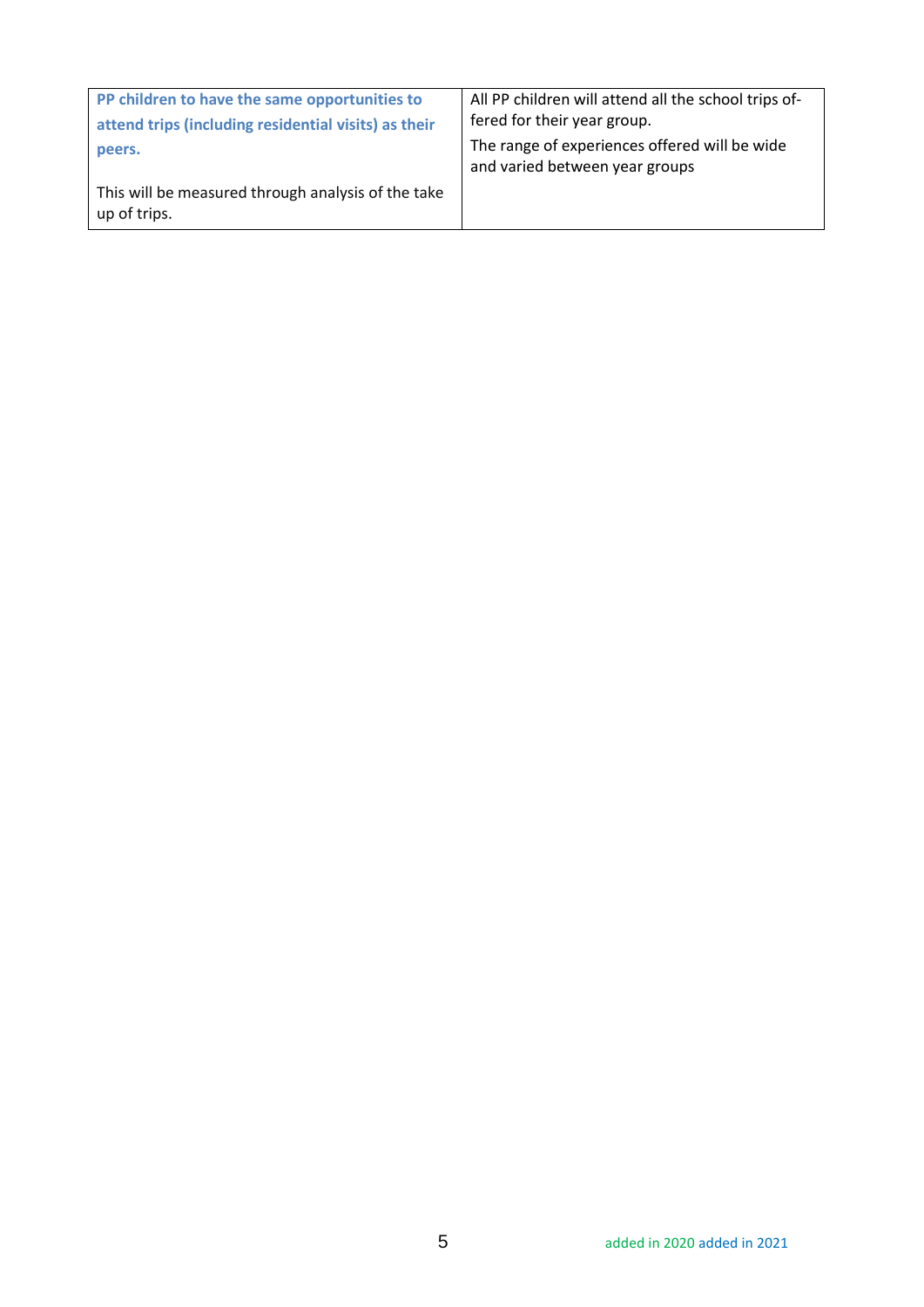## **Activity in this academic year**

This details how we intend to spend our pupil premium (and recovery premium funding) **this academic year** to address the challenges listed above.

#### **Teaching (for example, CPD, recruitment and retention)**

Budgeted cost: £*24,519*

| <b>Activity</b>                                                                                                                                                                                                                                                                                                                                                                                                                                                                                                                                                                                                                                                                                                        | <b>Evidence that supports this</b><br>approach                                                                                                                                                                                                                                                                                                                                                                                                 | <b>Challenge</b><br>number(s)<br>addressed |
|------------------------------------------------------------------------------------------------------------------------------------------------------------------------------------------------------------------------------------------------------------------------------------------------------------------------------------------------------------------------------------------------------------------------------------------------------------------------------------------------------------------------------------------------------------------------------------------------------------------------------------------------------------------------------------------------------------------------|------------------------------------------------------------------------------------------------------------------------------------------------------------------------------------------------------------------------------------------------------------------------------------------------------------------------------------------------------------------------------------------------------------------------------------------------|--------------------------------------------|
| To improve the attitude to<br>learning, independence and<br>resilience skills of our<br>children.<br>Metacognition approach<br>Whole school principles:                                                                                                                                                                                                                                                                                                                                                                                                                                                                                                                                                                | EEF states that "Metacognition and self-regula-<br>tion approaches have consistently high levels of<br>impact, with pupils making an average of seven<br>months' additional progress. These strategies are<br>usually more effective when taught in collabora-<br>tive groups so that learners can support each<br>other and make their thinking explicit through<br>discussion."                                                              | 1, 2                                       |
| Teaching strategies such as<br>Turn To Your Partner (TTYP) &<br>limited hands up, expectation<br>for everyone to be involved in<br>learning.                                                                                                                                                                                                                                                                                                                                                                                                                                                                                                                                                                           | Our work over the last few years has shown a<br>marked improvement in participation by all<br>pupils in all lessons through being able to talk to<br>a partner before sharing a response and in not<br>expecting "hands up" to answer questions.                                                                                                                                                                                               |                                            |
| All children, including vulner-<br>able groups such as PP, are<br>exposed to quality first<br>teaching and learning.<br>A whole school, persistent ap-<br>proach to achieving and main-<br>taining consistent quality first<br>teaching and learning across<br>the school by:<br>Regularly reviewing teaching<br>and learning through book<br>scrutinies, learning walks, les-<br>son observations and staff<br>meetings.<br>Providing targeted training<br>and CPD both in house and<br>externally for teachers and<br>TAs.<br>Evaluating and reviewing tar-<br>gets for teachers regularly.<br>Regular progress meeting and<br>targeted interventions for<br>those students that are not<br>making expected progress | "Quality of teaching is one of the biggest drivers<br>of pupil attainment, particularly for those from<br>disadvantaged backgrounds. It is crucial,<br>therefore, that schools focus all their resources<br>(not just the Pupil Premium) on proven ways of<br>improving teaching, such as tried-and-tested<br>continuing professional development courses<br>and effective feedback methods". (Education<br><b>Endowment Foundation - EEF)</b> | 1, 2, 3, 4, 5, 6                           |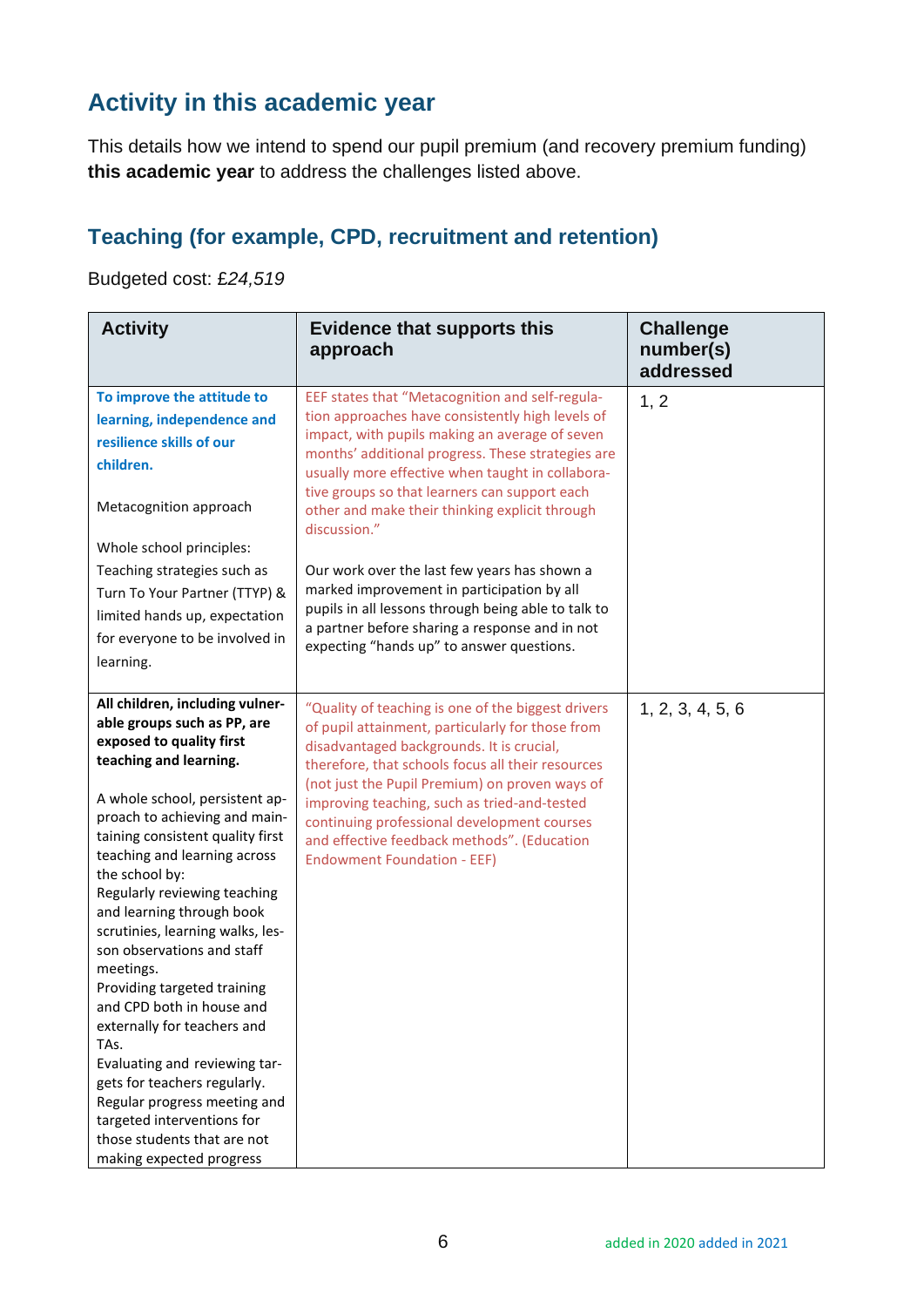| and to extend children identi-<br>fied as having the potential to<br>reach GDS.<br>Access to books, artefacts and<br>visual resources that will help<br>to bring the learning to life<br>through Wiltshire Learning<br>Resources Hub (gold member-<br>ship)                                                                                            |                                                                                                                                                                                                                                                                                                                                                                                                                                                                                                                                                                                                                                                           |                  |
|--------------------------------------------------------------------------------------------------------------------------------------------------------------------------------------------------------------------------------------------------------------------------------------------------------------------------------------------------------|-----------------------------------------------------------------------------------------------------------------------------------------------------------------------------------------------------------------------------------------------------------------------------------------------------------------------------------------------------------------------------------------------------------------------------------------------------------------------------------------------------------------------------------------------------------------------------------------------------------------------------------------------------------|------------------|
| All Pupil Premium children<br>make the same amount of<br>progress as their peers and<br>fulfil their academic potential<br>based on their relative start-<br>ing points - diminish differ-<br>ence between the progress of<br>PPG and Non PPG pupils.<br>Quality First Teaching and<br>learning.<br>'Keep Up' interventions with<br>teacher and/or TA. | "Teaching assistants can provide a large positive<br>impact on learner outcomes, however, how they<br>are deployed is key. With the highest impact<br>being on targeted deployment. Access to high<br>quality teaching is the most important lever<br>schools have to improve outcomes for their<br>pupils. It is particularly important to ensure that<br>when pupils are receiving support from a<br>teaching assistant, this supplements teaching<br>but does not reduce the amount of high-quality<br>interactions they have with their classroom<br>teacher both inside and outside of the<br>classroom." (Education Endowment Foundation<br>$-EEF)$ | 2, 3, 4, 5, 6    |
| In the moment feedback and<br>marking where possible.<br>Parents to be provided with<br>clear and timely information<br>on how well their child is pro-<br>gressing and how well they<br>are doing in relation to the ex-<br>pected standards.                                                                                                         | Our TAs are deployed under the supervision of<br>our SENCO to support teachers in class. They take<br>part in CPD and TA meetings to enable them to<br>effectively support the learning in class.<br>Evidence:<br>Pupil Progress Data<br>Learning walks<br>Observations<br><b>Pupil Books</b>                                                                                                                                                                                                                                                                                                                                                             |                  |
| To provide a curriculum that<br>addresses the gaps that have<br>come about due to learning<br>through lockdowns.<br>Staff to use English and Maths<br>planning from curriculum<br>leads when planning<br>curriculum for 2021-22 to<br>ensure that gaps are<br>addressed.                                                                               | "Quality of teaching is one of the biggest drivers<br>of pupil attainment, particularly for those from<br>disadvantaged backgrounds. It is crucial,<br>therefore, that schools focus all their resources<br>(not just the Pupil Premium) on proven ways of<br>improving teaching, such as tried-and-tested<br>continuing professional development courses<br>and effective feedback methods". (Education<br><b>Endowment Foundation - EEF)</b><br>Widening of gap academic gap due to Covid-19                                                                                                                                                            | 1, 2, 3, 4, 5, 6 |
| Use of Transition documents<br>and Transition days to high-<br>light areas of learning that<br>need revisiting.                                                                                                                                                                                                                                        | pandemic.                                                                                                                                                                                                                                                                                                                                                                                                                                                                                                                                                                                                                                                 |                  |
| Launch Values based curricu-<br>lum and ensure consistent<br>approach across school<br>Values based curriculum led<br>by assemblies and PSHE les-<br>sons                                                                                                                                                                                              | Encourage resilience and the correct attitudes for<br>learning throughout the school.                                                                                                                                                                                                                                                                                                                                                                                                                                                                                                                                                                     | $\overline{2}$   |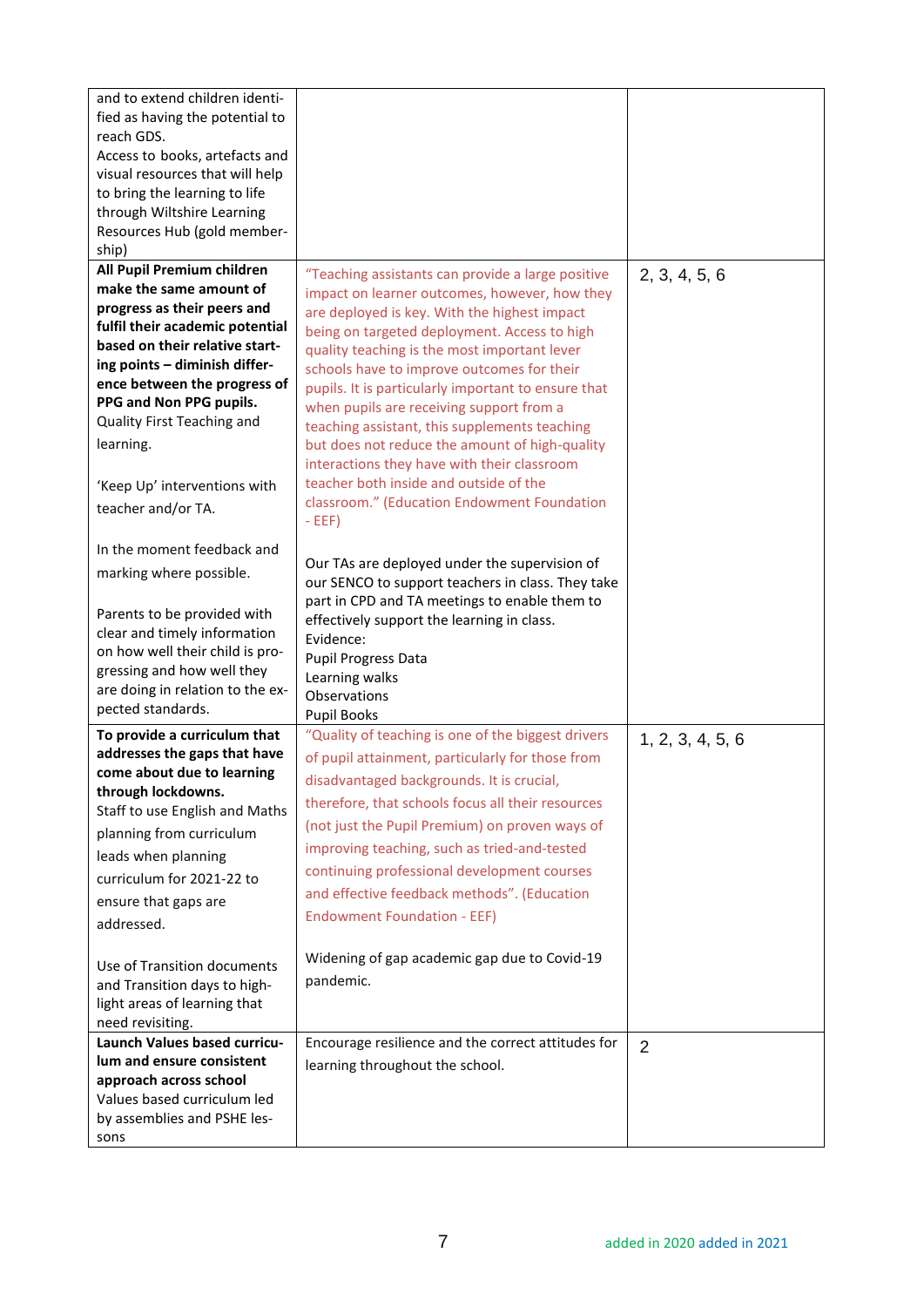| To improve the vocabulary<br>The attainment gap between disadvantaged<br>5<br>knowledge of children in all<br>children and their more affluent peers opens<br>early and continues throughout schooling. There<br>year groups.<br>is a wealth of evidence to show that early<br>Assess new EYFS children with<br>intervention has great potential to narrow the<br>Language Screen & use NELI<br>gap. This is why the EEF funded the Nuffield Early<br>programme if appropriate<br>Language Intervention. EEF<br>We have been part of the NELI programme this<br>year and, if necessary with new cohort, would<br>replicate this or a similar programme.<br>To improve the vocabulary<br>"Tales Toolkit provides children with the<br>5<br>knowledge of children in all<br>opportunity to think about all kinds of<br>problematic situations, and solutions in an open<br>year groups.<br>and discussive way. Children are encouraged to<br>Use of the Tales Toolkit to<br>think about the emotional and social<br>encourage oral and written<br>consequences of their suggestions, all while<br>story telling in EYFS.<br>having a good giggle." Dr Alice Jones Bartoli.<br>Senior Lecturer and Director of School and Family<br>Studies, Goldsmiths.<br>Writing is a weaker area traditionally in our Early<br>Years classes and we want to develop the idea of<br>storytelling in a fun and engaging way, drawing<br>on and developing their oral skills and leading<br>into writing.<br>We have noticed that our children have a limited<br>To improve the vocabulary<br>5<br>knowledge of children in all<br>range of vocabulary that they use.<br>year groups.<br>Oral language interventions aim to support<br>Expose the children to a rich<br>learners' articulation of ideas and spoken<br>and challenging language<br>expression. Oral language interventions<br>through Quality First<br>therefore have some similarity to approaches<br>based on Metacognition which make talk about<br>teaching. |                                |  |
|---------------------------------------------------------------------------------------------------------------------------------------------------------------------------------------------------------------------------------------------------------------------------------------------------------------------------------------------------------------------------------------------------------------------------------------------------------------------------------------------------------------------------------------------------------------------------------------------------------------------------------------------------------------------------------------------------------------------------------------------------------------------------------------------------------------------------------------------------------------------------------------------------------------------------------------------------------------------------------------------------------------------------------------------------------------------------------------------------------------------------------------------------------------------------------------------------------------------------------------------------------------------------------------------------------------------------------------------------------------------------------------------------------------------------------------------------------------------------------------------------------------------------------------------------------------------------------------------------------------------------------------------------------------------------------------------------------------------------------------------------------------------------------------------------------------------------------------------------------------------------------------------------------------------------------------------------------------------------------------------------------------|--------------------------------|--|
|                                                                                                                                                                                                                                                                                                                                                                                                                                                                                                                                                                                                                                                                                                                                                                                                                                                                                                                                                                                                                                                                                                                                                                                                                                                                                                                                                                                                                                                                                                                                                                                                                                                                                                                                                                                                                                                                                                                                                                                                               |                                |  |
|                                                                                                                                                                                                                                                                                                                                                                                                                                                                                                                                                                                                                                                                                                                                                                                                                                                                                                                                                                                                                                                                                                                                                                                                                                                                                                                                                                                                                                                                                                                                                                                                                                                                                                                                                                                                                                                                                                                                                                                                               |                                |  |
|                                                                                                                                                                                                                                                                                                                                                                                                                                                                                                                                                                                                                                                                                                                                                                                                                                                                                                                                                                                                                                                                                                                                                                                                                                                                                                                                                                                                                                                                                                                                                                                                                                                                                                                                                                                                                                                                                                                                                                                                               |                                |  |
|                                                                                                                                                                                                                                                                                                                                                                                                                                                                                                                                                                                                                                                                                                                                                                                                                                                                                                                                                                                                                                                                                                                                                                                                                                                                                                                                                                                                                                                                                                                                                                                                                                                                                                                                                                                                                                                                                                                                                                                                               |                                |  |
|                                                                                                                                                                                                                                                                                                                                                                                                                                                                                                                                                                                                                                                                                                                                                                                                                                                                                                                                                                                                                                                                                                                                                                                                                                                                                                                                                                                                                                                                                                                                                                                                                                                                                                                                                                                                                                                                                                                                                                                                               |                                |  |
|                                                                                                                                                                                                                                                                                                                                                                                                                                                                                                                                                                                                                                                                                                                                                                                                                                                                                                                                                                                                                                                                                                                                                                                                                                                                                                                                                                                                                                                                                                                                                                                                                                                                                                                                                                                                                                                                                                                                                                                                               |                                |  |
|                                                                                                                                                                                                                                                                                                                                                                                                                                                                                                                                                                                                                                                                                                                                                                                                                                                                                                                                                                                                                                                                                                                                                                                                                                                                                                                                                                                                                                                                                                                                                                                                                                                                                                                                                                                                                                                                                                                                                                                                               |                                |  |
|                                                                                                                                                                                                                                                                                                                                                                                                                                                                                                                                                                                                                                                                                                                                                                                                                                                                                                                                                                                                                                                                                                                                                                                                                                                                                                                                                                                                                                                                                                                                                                                                                                                                                                                                                                                                                                                                                                                                                                                                               |                                |  |
|                                                                                                                                                                                                                                                                                                                                                                                                                                                                                                                                                                                                                                                                                                                                                                                                                                                                                                                                                                                                                                                                                                                                                                                                                                                                                                                                                                                                                                                                                                                                                                                                                                                                                                                                                                                                                                                                                                                                                                                                               |                                |  |
|                                                                                                                                                                                                                                                                                                                                                                                                                                                                                                                                                                                                                                                                                                                                                                                                                                                                                                                                                                                                                                                                                                                                                                                                                                                                                                                                                                                                                                                                                                                                                                                                                                                                                                                                                                                                                                                                                                                                                                                                               |                                |  |
|                                                                                                                                                                                                                                                                                                                                                                                                                                                                                                                                                                                                                                                                                                                                                                                                                                                                                                                                                                                                                                                                                                                                                                                                                                                                                                                                                                                                                                                                                                                                                                                                                                                                                                                                                                                                                                                                                                                                                                                                               |                                |  |
|                                                                                                                                                                                                                                                                                                                                                                                                                                                                                                                                                                                                                                                                                                                                                                                                                                                                                                                                                                                                                                                                                                                                                                                                                                                                                                                                                                                                                                                                                                                                                                                                                                                                                                                                                                                                                                                                                                                                                                                                               |                                |  |
|                                                                                                                                                                                                                                                                                                                                                                                                                                                                                                                                                                                                                                                                                                                                                                                                                                                                                                                                                                                                                                                                                                                                                                                                                                                                                                                                                                                                                                                                                                                                                                                                                                                                                                                                                                                                                                                                                                                                                                                                               |                                |  |
|                                                                                                                                                                                                                                                                                                                                                                                                                                                                                                                                                                                                                                                                                                                                                                                                                                                                                                                                                                                                                                                                                                                                                                                                                                                                                                                                                                                                                                                                                                                                                                                                                                                                                                                                                                                                                                                                                                                                                                                                               |                                |  |
|                                                                                                                                                                                                                                                                                                                                                                                                                                                                                                                                                                                                                                                                                                                                                                                                                                                                                                                                                                                                                                                                                                                                                                                                                                                                                                                                                                                                                                                                                                                                                                                                                                                                                                                                                                                                                                                                                                                                                                                                               |                                |  |
|                                                                                                                                                                                                                                                                                                                                                                                                                                                                                                                                                                                                                                                                                                                                                                                                                                                                                                                                                                                                                                                                                                                                                                                                                                                                                                                                                                                                                                                                                                                                                                                                                                                                                                                                                                                                                                                                                                                                                                                                               |                                |  |
|                                                                                                                                                                                                                                                                                                                                                                                                                                                                                                                                                                                                                                                                                                                                                                                                                                                                                                                                                                                                                                                                                                                                                                                                                                                                                                                                                                                                                                                                                                                                                                                                                                                                                                                                                                                                                                                                                                                                                                                                               |                                |  |
|                                                                                                                                                                                                                                                                                                                                                                                                                                                                                                                                                                                                                                                                                                                                                                                                                                                                                                                                                                                                                                                                                                                                                                                                                                                                                                                                                                                                                                                                                                                                                                                                                                                                                                                                                                                                                                                                                                                                                                                                               |                                |  |
|                                                                                                                                                                                                                                                                                                                                                                                                                                                                                                                                                                                                                                                                                                                                                                                                                                                                                                                                                                                                                                                                                                                                                                                                                                                                                                                                                                                                                                                                                                                                                                                                                                                                                                                                                                                                                                                                                                                                                                                                               |                                |  |
|                                                                                                                                                                                                                                                                                                                                                                                                                                                                                                                                                                                                                                                                                                                                                                                                                                                                                                                                                                                                                                                                                                                                                                                                                                                                                                                                                                                                                                                                                                                                                                                                                                                                                                                                                                                                                                                                                                                                                                                                               |                                |  |
|                                                                                                                                                                                                                                                                                                                                                                                                                                                                                                                                                                                                                                                                                                                                                                                                                                                                                                                                                                                                                                                                                                                                                                                                                                                                                                                                                                                                                                                                                                                                                                                                                                                                                                                                                                                                                                                                                                                                                                                                               |                                |  |
|                                                                                                                                                                                                                                                                                                                                                                                                                                                                                                                                                                                                                                                                                                                                                                                                                                                                                                                                                                                                                                                                                                                                                                                                                                                                                                                                                                                                                                                                                                                                                                                                                                                                                                                                                                                                                                                                                                                                                                                                               |                                |  |
|                                                                                                                                                                                                                                                                                                                                                                                                                                                                                                                                                                                                                                                                                                                                                                                                                                                                                                                                                                                                                                                                                                                                                                                                                                                                                                                                                                                                                                                                                                                                                                                                                                                                                                                                                                                                                                                                                                                                                                                                               |                                |  |
|                                                                                                                                                                                                                                                                                                                                                                                                                                                                                                                                                                                                                                                                                                                                                                                                                                                                                                                                                                                                                                                                                                                                                                                                                                                                                                                                                                                                                                                                                                                                                                                                                                                                                                                                                                                                                                                                                                                                                                                                               |                                |  |
|                                                                                                                                                                                                                                                                                                                                                                                                                                                                                                                                                                                                                                                                                                                                                                                                                                                                                                                                                                                                                                                                                                                                                                                                                                                                                                                                                                                                                                                                                                                                                                                                                                                                                                                                                                                                                                                                                                                                                                                                               |                                |  |
|                                                                                                                                                                                                                                                                                                                                                                                                                                                                                                                                                                                                                                                                                                                                                                                                                                                                                                                                                                                                                                                                                                                                                                                                                                                                                                                                                                                                                                                                                                                                                                                                                                                                                                                                                                                                                                                                                                                                                                                                               |                                |  |
|                                                                                                                                                                                                                                                                                                                                                                                                                                                                                                                                                                                                                                                                                                                                                                                                                                                                                                                                                                                                                                                                                                                                                                                                                                                                                                                                                                                                                                                                                                                                                                                                                                                                                                                                                                                                                                                                                                                                                                                                               |                                |  |
|                                                                                                                                                                                                                                                                                                                                                                                                                                                                                                                                                                                                                                                                                                                                                                                                                                                                                                                                                                                                                                                                                                                                                                                                                                                                                                                                                                                                                                                                                                                                                                                                                                                                                                                                                                                                                                                                                                                                                                                                               |                                |  |
|                                                                                                                                                                                                                                                                                                                                                                                                                                                                                                                                                                                                                                                                                                                                                                                                                                                                                                                                                                                                                                                                                                                                                                                                                                                                                                                                                                                                                                                                                                                                                                                                                                                                                                                                                                                                                                                                                                                                                                                                               |                                |  |
|                                                                                                                                                                                                                                                                                                                                                                                                                                                                                                                                                                                                                                                                                                                                                                                                                                                                                                                                                                                                                                                                                                                                                                                                                                                                                                                                                                                                                                                                                                                                                                                                                                                                                                                                                                                                                                                                                                                                                                                                               |                                |  |
|                                                                                                                                                                                                                                                                                                                                                                                                                                                                                                                                                                                                                                                                                                                                                                                                                                                                                                                                                                                                                                                                                                                                                                                                                                                                                                                                                                                                                                                                                                                                                                                                                                                                                                                                                                                                                                                                                                                                                                                                               |                                |  |
|                                                                                                                                                                                                                                                                                                                                                                                                                                                                                                                                                                                                                                                                                                                                                                                                                                                                                                                                                                                                                                                                                                                                                                                                                                                                                                                                                                                                                                                                                                                                                                                                                                                                                                                                                                                                                                                                                                                                                                                                               |                                |  |
|                                                                                                                                                                                                                                                                                                                                                                                                                                                                                                                                                                                                                                                                                                                                                                                                                                                                                                                                                                                                                                                                                                                                                                                                                                                                                                                                                                                                                                                                                                                                                                                                                                                                                                                                                                                                                                                                                                                                                                                                               |                                |  |
|                                                                                                                                                                                                                                                                                                                                                                                                                                                                                                                                                                                                                                                                                                                                                                                                                                                                                                                                                                                                                                                                                                                                                                                                                                                                                                                                                                                                                                                                                                                                                                                                                                                                                                                                                                                                                                                                                                                                                                                                               |                                |  |
|                                                                                                                                                                                                                                                                                                                                                                                                                                                                                                                                                                                                                                                                                                                                                                                                                                                                                                                                                                                                                                                                                                                                                                                                                                                                                                                                                                                                                                                                                                                                                                                                                                                                                                                                                                                                                                                                                                                                                                                                               |                                |  |
|                                                                                                                                                                                                                                                                                                                                                                                                                                                                                                                                                                                                                                                                                                                                                                                                                                                                                                                                                                                                                                                                                                                                                                                                                                                                                                                                                                                                                                                                                                                                                                                                                                                                                                                                                                                                                                                                                                                                                                                                               |                                |  |
| learning explicit in classrooms (such as                                                                                                                                                                                                                                                                                                                                                                                                                                                                                                                                                                                                                                                                                                                                                                                                                                                                                                                                                                                                                                                                                                                                                                                                                                                                                                                                                                                                                                                                                                                                                                                                                                                                                                                                                                                                                                                                                                                                                                      |                                |  |
| "Word of the week" in Years                                                                                                                                                                                                                                                                                                                                                                                                                                                                                                                                                                                                                                                                                                                                                                                                                                                                                                                                                                                                                                                                                                                                                                                                                                                                                                                                                                                                                                                                                                                                                                                                                                                                                                                                                                                                                                                                                                                                                                                   |                                |  |
|                                                                                                                                                                                                                                                                                                                                                                                                                                                                                                                                                                                                                                                                                                                                                                                                                                                                                                                                                                                                                                                                                                                                                                                                                                                                                                                                                                                                                                                                                                                                                                                                                                                                                                                                                                                                                                                                                                                                                                                                               |                                |  |
|                                                                                                                                                                                                                                                                                                                                                                                                                                                                                                                                                                                                                                                                                                                                                                                                                                                                                                                                                                                                                                                                                                                                                                                                                                                                                                                                                                                                                                                                                                                                                                                                                                                                                                                                                                                                                                                                                                                                                                                                               |                                |  |
|                                                                                                                                                                                                                                                                                                                                                                                                                                                                                                                                                                                                                                                                                                                                                                                                                                                                                                                                                                                                                                                                                                                                                                                                                                                                                                                                                                                                                                                                                                                                                                                                                                                                                                                                                                                                                                                                                                                                                                                                               | Effective choice of texts that |  |
| and interaction in groups (such as Thinking                                                                                                                                                                                                                                                                                                                                                                                                                                                                                                                                                                                                                                                                                                                                                                                                                                                                                                                                                                                                                                                                                                                                                                                                                                                                                                                                                                                                                                                                                                                                                                                                                                                                                                                                                                                                                                                                                                                                                                   |                                |  |
| Together). EEF                                                                                                                                                                                                                                                                                                                                                                                                                                                                                                                                                                                                                                                                                                                                                                                                                                                                                                                                                                                                                                                                                                                                                                                                                                                                                                                                                                                                                                                                                                                                                                                                                                                                                                                                                                                                                                                                                                                                                                                                |                                |  |
| model good vocabulary                                                                                                                                                                                                                                                                                                                                                                                                                                                                                                                                                                                                                                                                                                                                                                                                                                                                                                                                                                                                                                                                                                                                                                                                                                                                                                                                                                                                                                                                                                                                                                                                                                                                                                                                                                                                                                                                                                                                                                                         |                                |  |
| choices.                                                                                                                                                                                                                                                                                                                                                                                                                                                                                                                                                                                                                                                                                                                                                                                                                                                                                                                                                                                                                                                                                                                                                                                                                                                                                                                                                                                                                                                                                                                                                                                                                                                                                                                                                                                                                                                                                                                                                                                                      | Effective modelling of word    |  |
|                                                                                                                                                                                                                                                                                                                                                                                                                                                                                                                                                                                                                                                                                                                                                                                                                                                                                                                                                                                                                                                                                                                                                                                                                                                                                                                                                                                                                                                                                                                                                                                                                                                                                                                                                                                                                                                                                                                                                                                                               |                                |  |
|                                                                                                                                                                                                                                                                                                                                                                                                                                                                                                                                                                                                                                                                                                                                                                                                                                                                                                                                                                                                                                                                                                                                                                                                                                                                                                                                                                                                                                                                                                                                                                                                                                                                                                                                                                                                                                                                                                                                                                                                               |                                |  |
| choice when writing.                                                                                                                                                                                                                                                                                                                                                                                                                                                                                                                                                                                                                                                                                                                                                                                                                                                                                                                                                                                                                                                                                                                                                                                                                                                                                                                                                                                                                                                                                                                                                                                                                                                                                                                                                                                                                                                                                                                                                                                          | Display, explain and           |  |
|                                                                                                                                                                                                                                                                                                                                                                                                                                                                                                                                                                                                                                                                                                                                                                                                                                                                                                                                                                                                                                                                                                                                                                                                                                                                                                                                                                                                                                                                                                                                                                                                                                                                                                                                                                                                                                                                                                                                                                                                               |                                |  |
| constantly refer to key words                                                                                                                                                                                                                                                                                                                                                                                                                                                                                                                                                                                                                                                                                                                                                                                                                                                                                                                                                                                                                                                                                                                                                                                                                                                                                                                                                                                                                                                                                                                                                                                                                                                                                                                                                                                                                                                                                                                                                                                 |                                |  |
| Philosophy for Children), and to Collaborative                                                                                                                                                                                                                                                                                                                                                                                                                                                                                                                                                                                                                                                                                                                                                                                                                                                                                                                                                                                                                                                                                                                                                                                                                                                                                                                                                                                                                                                                                                                                                                                                                                                                                                                                                                                                                                                                                                                                                                |                                |  |
| $2-6.$<br>learning approaches which promote pupils' talk                                                                                                                                                                                                                                                                                                                                                                                                                                                                                                                                                                                                                                                                                                                                                                                                                                                                                                                                                                                                                                                                                                                                                                                                                                                                                                                                                                                                                                                                                                                                                                                                                                                                                                                                                                                                                                                                                                                                                      |                                |  |
|                                                                                                                                                                                                                                                                                                                                                                                                                                                                                                                                                                                                                                                                                                                                                                                                                                                                                                                                                                                                                                                                                                                                                                                                                                                                                                                                                                                                                                                                                                                                                                                                                                                                                                                                                                                                                                                                                                                                                                                                               |                                |  |
|                                                                                                                                                                                                                                                                                                                                                                                                                                                                                                                                                                                                                                                                                                                                                                                                                                                                                                                                                                                                                                                                                                                                                                                                                                                                                                                                                                                                                                                                                                                                                                                                                                                                                                                                                                                                                                                                                                                                                                                                               |                                |  |
|                                                                                                                                                                                                                                                                                                                                                                                                                                                                                                                                                                                                                                                                                                                                                                                                                                                                                                                                                                                                                                                                                                                                                                                                                                                                                                                                                                                                                                                                                                                                                                                                                                                                                                                                                                                                                                                                                                                                                                                                               |                                |  |
|                                                                                                                                                                                                                                                                                                                                                                                                                                                                                                                                                                                                                                                                                                                                                                                                                                                                                                                                                                                                                                                                                                                                                                                                                                                                                                                                                                                                                                                                                                                                                                                                                                                                                                                                                                                                                                                                                                                                                                                                               |                                |  |
|                                                                                                                                                                                                                                                                                                                                                                                                                                                                                                                                                                                                                                                                                                                                                                                                                                                                                                                                                                                                                                                                                                                                                                                                                                                                                                                                                                                                                                                                                                                                                                                                                                                                                                                                                                                                                                                                                                                                                                                                               |                                |  |
|                                                                                                                                                                                                                                                                                                                                                                                                                                                                                                                                                                                                                                                                                                                                                                                                                                                                                                                                                                                                                                                                                                                                                                                                                                                                                                                                                                                                                                                                                                                                                                                                                                                                                                                                                                                                                                                                                                                                                                                                               |                                |  |
|                                                                                                                                                                                                                                                                                                                                                                                                                                                                                                                                                                                                                                                                                                                                                                                                                                                                                                                                                                                                                                                                                                                                                                                                                                                                                                                                                                                                                                                                                                                                                                                                                                                                                                                                                                                                                                                                                                                                                                                                               |                                |  |
|                                                                                                                                                                                                                                                                                                                                                                                                                                                                                                                                                                                                                                                                                                                                                                                                                                                                                                                                                                                                                                                                                                                                                                                                                                                                                                                                                                                                                                                                                                                                                                                                                                                                                                                                                                                                                                                                                                                                                                                                               |                                |  |
|                                                                                                                                                                                                                                                                                                                                                                                                                                                                                                                                                                                                                                                                                                                                                                                                                                                                                                                                                                                                                                                                                                                                                                                                                                                                                                                                                                                                                                                                                                                                                                                                                                                                                                                                                                                                                                                                                                                                                                                                               |                                |  |
|                                                                                                                                                                                                                                                                                                                                                                                                                                                                                                                                                                                                                                                                                                                                                                                                                                                                                                                                                                                                                                                                                                                                                                                                                                                                                                                                                                                                                                                                                                                                                                                                                                                                                                                                                                                                                                                                                                                                                                                                               |                                |  |
| in maths and other subjects                                                                                                                                                                                                                                                                                                                                                                                                                                                                                                                                                                                                                                                                                                                                                                                                                                                                                                                                                                                                                                                                                                                                                                                                                                                                                                                                                                                                                                                                                                                                                                                                                                                                                                                                                                                                                                                                                                                                                                                   |                                |  |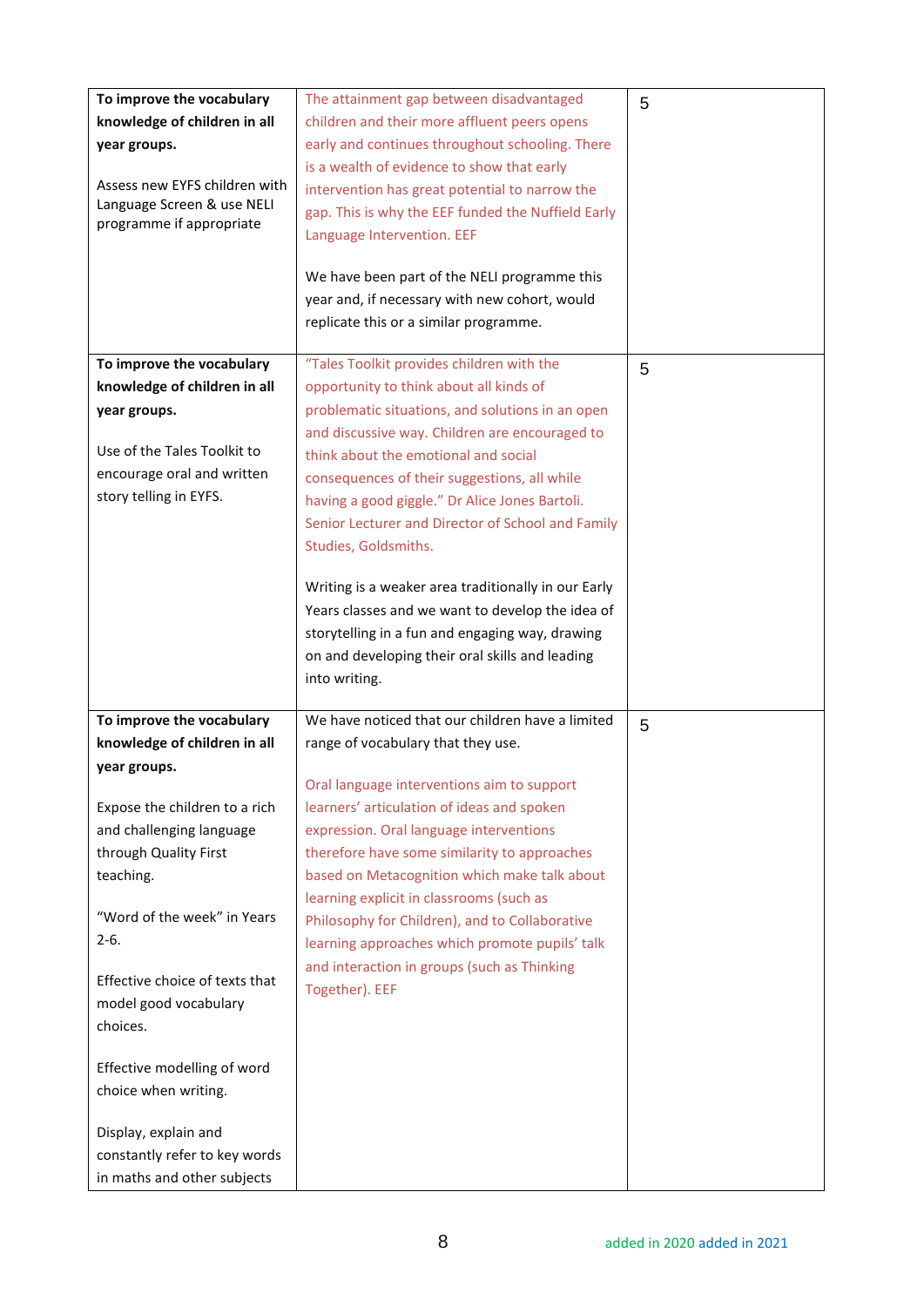| such as geography, history or |                                                     |                 |
|-------------------------------|-----------------------------------------------------|-----------------|
| science.                      |                                                     |                 |
|                               |                                                     |                 |
| For PPG children to achieve   | "Phonics approaches have been consistently          | $6\phantom{1}6$ |
| to the same standard in       | found to be effective in supporting younger         |                 |
| phonics as their non-PPG      | readers to master the basics of reading, with an    |                 |
| peers.                        | average impact of an additional four months'        |                 |
|                               | progress. Research suggests that phonics is         |                 |
| Introduce Little Wandle       | particularly beneficial for younger learners (4-7   |                 |
| letters and sounds revised    | year olds) as they begin to read. Teaching          |                 |
| across EYFS and Year 1.       | phonics is more effective on average than other     |                 |
|                               | approaches to early reading (such as whole          |                 |
|                               | language or alphabetic approaches), though it       |                 |
|                               | should be emphasised that effective phonics         |                 |
|                               | techniques are usually embedded in a rich           |                 |
|                               | literacy environment for early readers and are      |                 |
|                               | only one part of a successful literacy strategy.    |                 |
|                               | PPG children starting at lower level of literacy in |                 |
|                               | EYFS." EEF                                          |                 |
|                               |                                                     |                 |
|                               | PPG children tend to start school with weaker       |                 |
|                               | phonic knowledge than their peers.                  |                 |
|                               |                                                     |                 |

## **Targeted academic support (for example, tutoring, one-to-one support structured interventions)**

#### Budgeted cost: £10,000

| <b>Activity</b>                                                                                                                                                                                    | <b>Evidence that supports this</b><br>approach                                                                                                                                                                                                                                                                                                                                                                                                                                                                                                                                                                                                                                                                                                                           | <b>Challenge</b><br>number(s)<br>addressed |
|----------------------------------------------------------------------------------------------------------------------------------------------------------------------------------------------------|--------------------------------------------------------------------------------------------------------------------------------------------------------------------------------------------------------------------------------------------------------------------------------------------------------------------------------------------------------------------------------------------------------------------------------------------------------------------------------------------------------------------------------------------------------------------------------------------------------------------------------------------------------------------------------------------------------------------------------------------------------------------------|--------------------------------------------|
| Keep up sessions for<br>Little Wandle Letters<br>and Sounds revised.<br>Daily short sessions<br>with Teacher or TA<br>for those children who<br>are in danger of<br>falling behind their<br>peers. | "Phonics approaches have been consistently<br>found to be effective in supporting younger<br>readers to master the basics of reading, with an<br>average impact of an additional four months'<br>progress. Research suggests that phonics is<br>particularly beneficial for younger learners (4-7<br>year olds) as they begin to read. Teaching<br>phonics is more effective on average than other<br>approaches to early reading (such as whole<br>language or alphabetic approaches), though it<br>should be emphasised that effective phonics<br>techniques are usually embedded in a rich<br>literacy environment for early readers and are<br>only one part of a successful literacy strategy.<br>PPG children starting at lower level of literacy in<br>EYFS." EEF | 6                                          |
|                                                                                                                                                                                                    |                                                                                                                                                                                                                                                                                                                                                                                                                                                                                                                                                                                                                                                                                                                                                                          |                                            |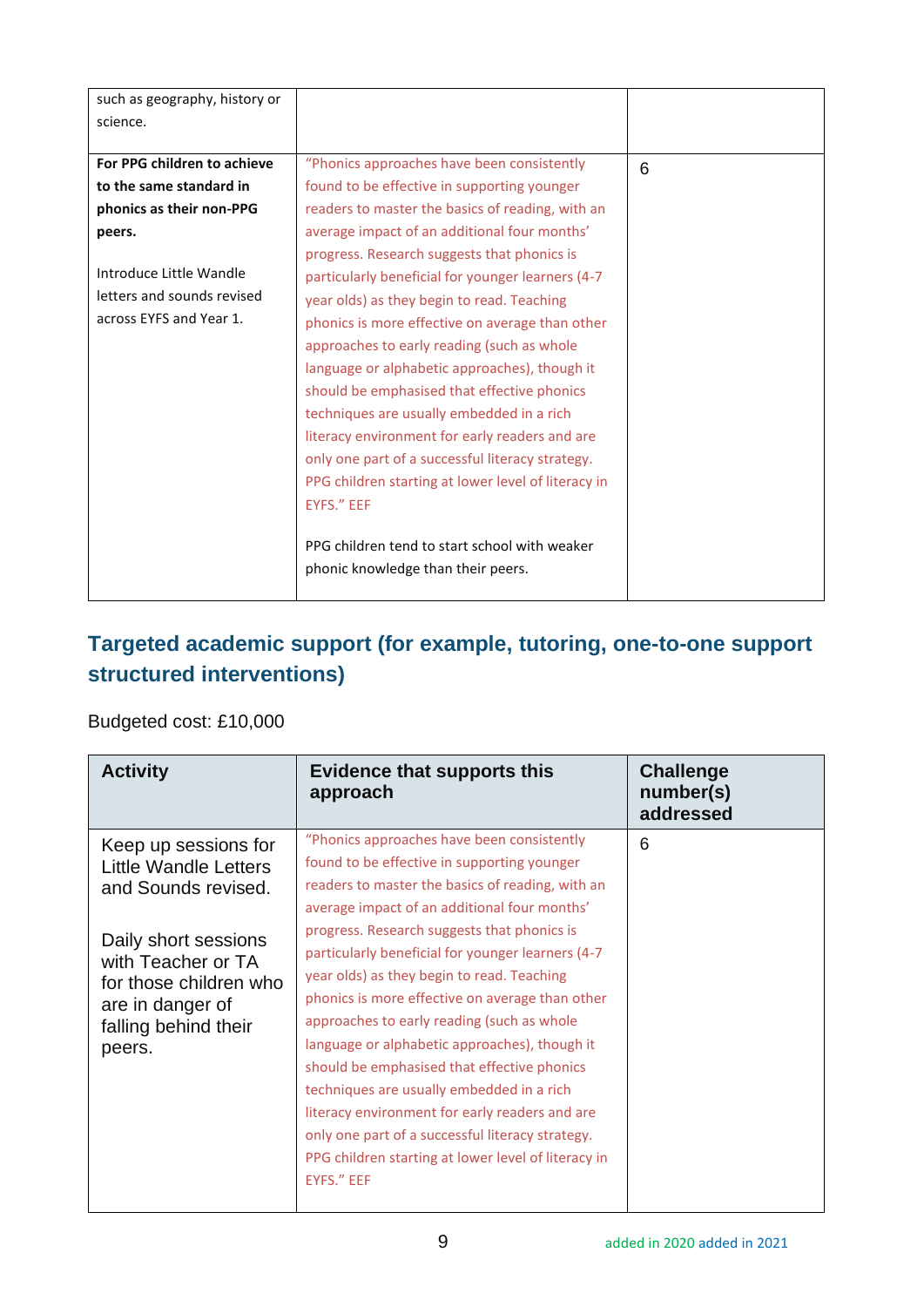| The keep up strategy is an important part of the |  |
|--------------------------------------------------|--|
| Little Wandle Letters and Sounds Revised         |  |
| scheme. Children take part in short, targeted    |  |
| sessions to keep up with their peers.            |  |
|                                                  |  |

## **Wider strategies (for example, related to attendance, behaviour, wellbeing)**

#### Budgeted cost: £40,905

| <b>Activity</b>                                                                                                                                                                                                                                                                                                                                                                                                                                                        | <b>Evidence that supports this</b><br>approach                                                                                                                                                                                                                                                                                                                                                                                                                                                                                                                                                                                                            | <b>Challenge</b><br>number(s)<br>addressed |
|------------------------------------------------------------------------------------------------------------------------------------------------------------------------------------------------------------------------------------------------------------------------------------------------------------------------------------------------------------------------------------------------------------------------------------------------------------------------|-----------------------------------------------------------------------------------------------------------------------------------------------------------------------------------------------------------------------------------------------------------------------------------------------------------------------------------------------------------------------------------------------------------------------------------------------------------------------------------------------------------------------------------------------------------------------------------------------------------------------------------------------------------|--------------------------------------------|
| For attendance to match<br>school average for PP<br>children<br>PP lead and Pupil Admin<br>officer to monitor<br>attendance each month.<br>Appointment of a family<br>support worker to work with<br>targeted families to improve<br>attendance and parental<br>relationship with school                                                                                                                                                                               | If children are in school more they are more<br>likely to make expected progress - currently our<br>PPG children's attendance is 3% below that of<br>their Non-PPG peers.                                                                                                                                                                                                                                                                                                                                                                                                                                                                                 | $\overline{7}$                             |
| <b>Families in receipt of PP</b><br>grant funding are well<br>supported & can engage in<br>supporting their child in<br>school<br>Class Teachers - termly<br>letters, yearly meetings,<br>class email addresses for<br>parents to email queries<br>directly to teacher, meeting<br>and greeting at the class<br>door.<br>Appointment of a family<br>support worker to work with<br>targeted families to improve<br>attendance and parental<br>relationship with school | The EEF state that "although parental<br>engagement is consistently associated with<br>pupils' success at school, the evidence about<br>how to improve attainment by increasing<br>parental engagement is mixed and much less<br>conclusive, particularly for disadvantaged<br>families" The Education Endowment<br>Foundation is currently undertaking a rapid<br>evidence assessment on attendance<br>interventions and programmes.<br>Many of our PPG families have experienced<br>hardship or emotional distress and feel that<br>school could support them more. We plan to<br>engage parents through the appointment of a<br>family support worker. | 7, 8                                       |
| All PPG (including services)<br>children's emotional needs<br>are being met<br><b>ELSA</b> support                                                                                                                                                                                                                                                                                                                                                                     | "On average, SEL interventions have an<br>identifiable and valuable impact on attitudes to<br>learning and social relationships in school. They<br>also have an average overall impact of four<br>months' additional progress on attainment." EEF<br>Many of our Pupil Premium children have<br>experienced/are experiencing emotional upset.                                                                                                                                                                                                                                                                                                             | 1, 2                                       |
| Children in Years 5 & 6 to be<br>able to discuss emotional                                                                                                                                                                                                                                                                                                                                                                                                             | "On average, SEL interventions have an<br>identifiable and valuable impact on attitudes to                                                                                                                                                                                                                                                                                                                                                                                                                                                                                                                                                                | 1, 2                                       |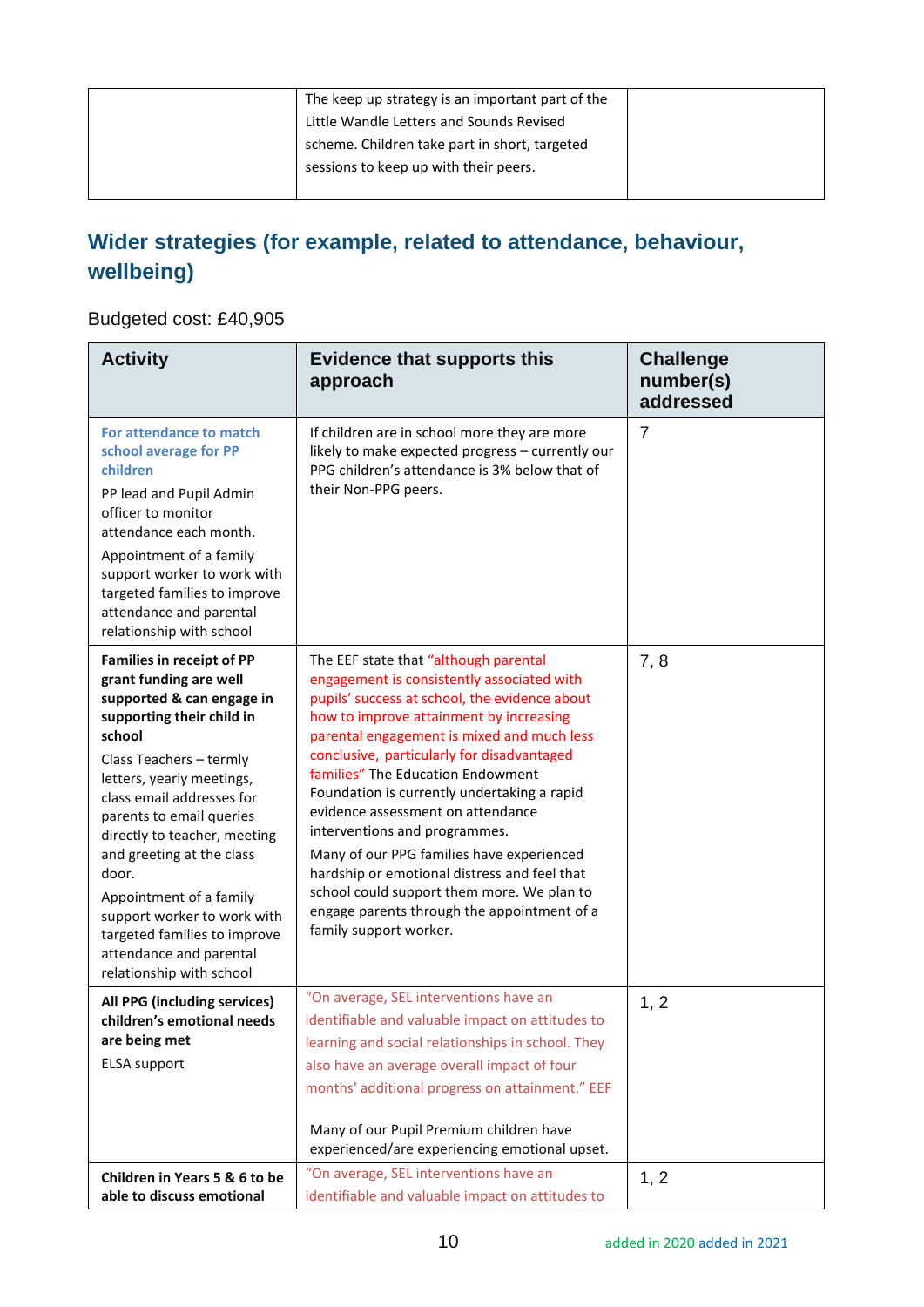| concerns and be supported<br>to improve emotional well-<br>being.<br>Relate "Time to Talk"<br>Counsellor        | learning and social relationships in school. They<br>also have an average overall impact of four<br>months' additional progress on attainment." EEF<br>Many of our Pupil Premium children have<br>experienced/are experiencing emotional upset. |   |
|-----------------------------------------------------------------------------------------------------------------|-------------------------------------------------------------------------------------------------------------------------------------------------------------------------------------------------------------------------------------------------|---|
| All PP children to be able to<br>access extra-curricular<br>activities in line with their<br>peers.             | All children to be given the opportunity for wider<br>school experiences.                                                                                                                                                                       | 9 |
| Money to be available to<br>subsidise educational visits<br>and residential trips of Pupil<br>Premium children. |                                                                                                                                                                                                                                                 |   |

## **Total budgeted cost: £75,424**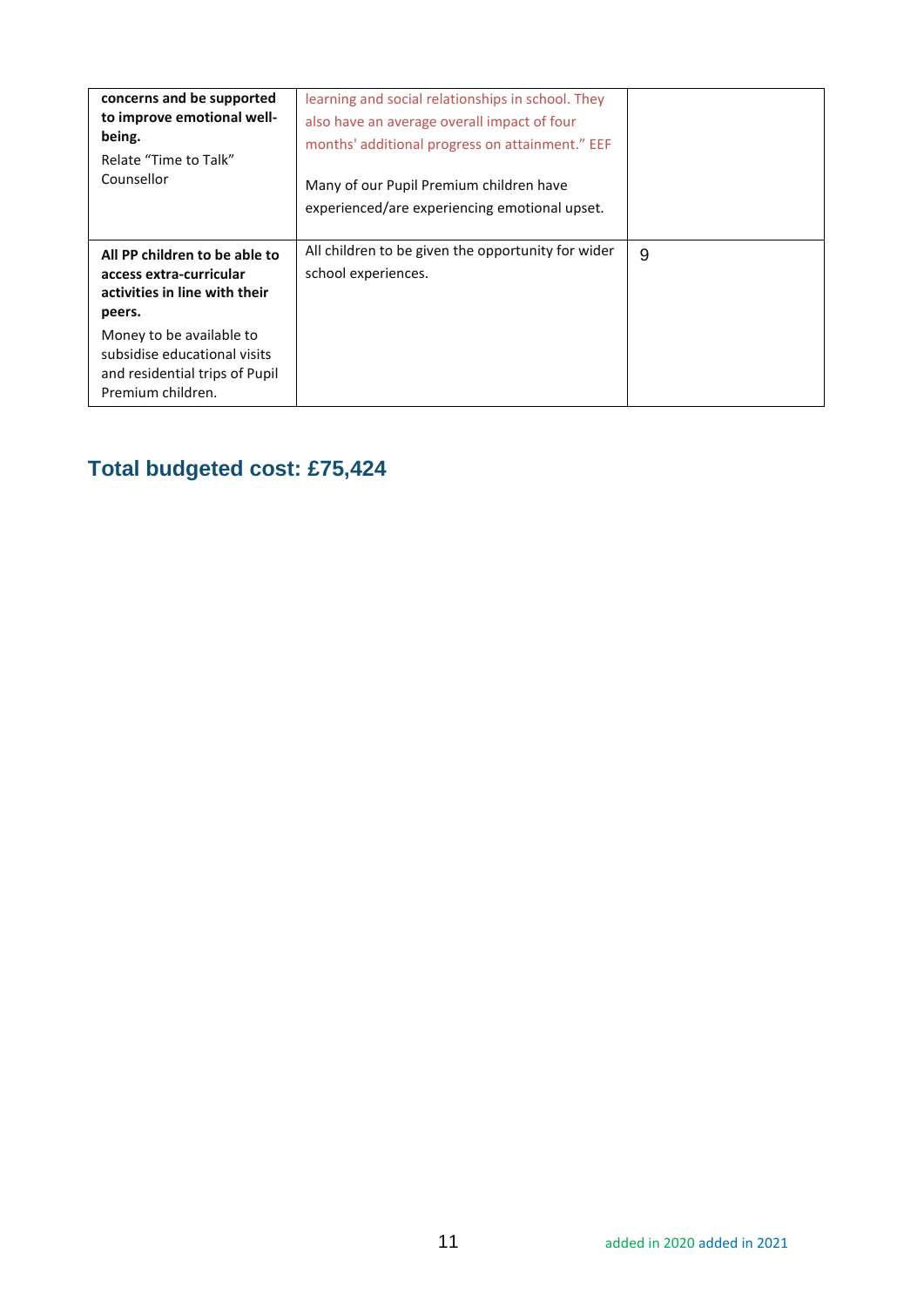## **Part B: Review of outcomes in the previous academic year**

### **Pupil premium strategy outcomes**

This details the impact that our pupil premium activity had on pupils in the 2020 to 2021 academic year.

Due to Covid-19, there has been no official published / national data.

To support all pupils, including PP children, focus has been on KPIs (Key Performance Indicators) for each year group. KPIs have been monitored robustly internally.

Through monitoring, both PP leads and class teachers know the needs of their PP pupils and have planned accordingly throughout the academic year 2020/21.

Current assessments have then been used to inform this strategy document for the academic year 2021/22 ensuring the most seamless learning possible. This can be ratified via internal assessment systems.

| <b>Desired Outcome</b>                                                                                                                                                                                                                   | Lessons learnt/Actual Impact                                                                                                                                                                                                                                                                                                                                                                                                                                                                                                             |
|------------------------------------------------------------------------------------------------------------------------------------------------------------------------------------------------------------------------------------------|------------------------------------------------------------------------------------------------------------------------------------------------------------------------------------------------------------------------------------------------------------------------------------------------------------------------------------------------------------------------------------------------------------------------------------------------------------------------------------------------------------------------------------------|
| All Pupil Premium children make the same amount<br>of progress as their peers and fulfil their academic<br>potential based on their relative starting points -<br>diminish difference between the progress of PPG<br>and Non PPG pupils. | Evidence from the KPIs (Key Performance Indicators) shows<br>that PP children have not reached the same level on average<br>as their Non PP peers.<br>Parents have had the opportunity to have a telephone call<br>parents evening (Autumn term) and a Teams parents<br>evening (Spring term) as face to face meetings were not<br>possible due to Covid-19 restrictions. Reports went out in<br>the Summer term with an opportunity for parents to<br>arrange a phone call or Teams appointment to discuss the<br>results if they want. |
| Whole school principles<br>Teaching strategies such as Turn To Your Partner<br>(TTYP) & limited hands up, expectation for everyone<br>to be involved in learning                                                                         | The Learning walk from our recent White Horse Pupil<br>Premium review concluded that all children were engaged<br>and behaviour was good throughout the school.                                                                                                                                                                                                                                                                                                                                                                          |
| To use a "recovery curriculum" to address gaps after<br>school closures                                                                                                                                                                  | An additional lockdown - Teams teaching<br>Assessment of the KPIs has shown that some gaps will still<br>need addressing in the Autumn term of the new academic<br>year. Subject leaders have analysed the gaps and new<br>teachers will be planning to address these.                                                                                                                                                                                                                                                                   |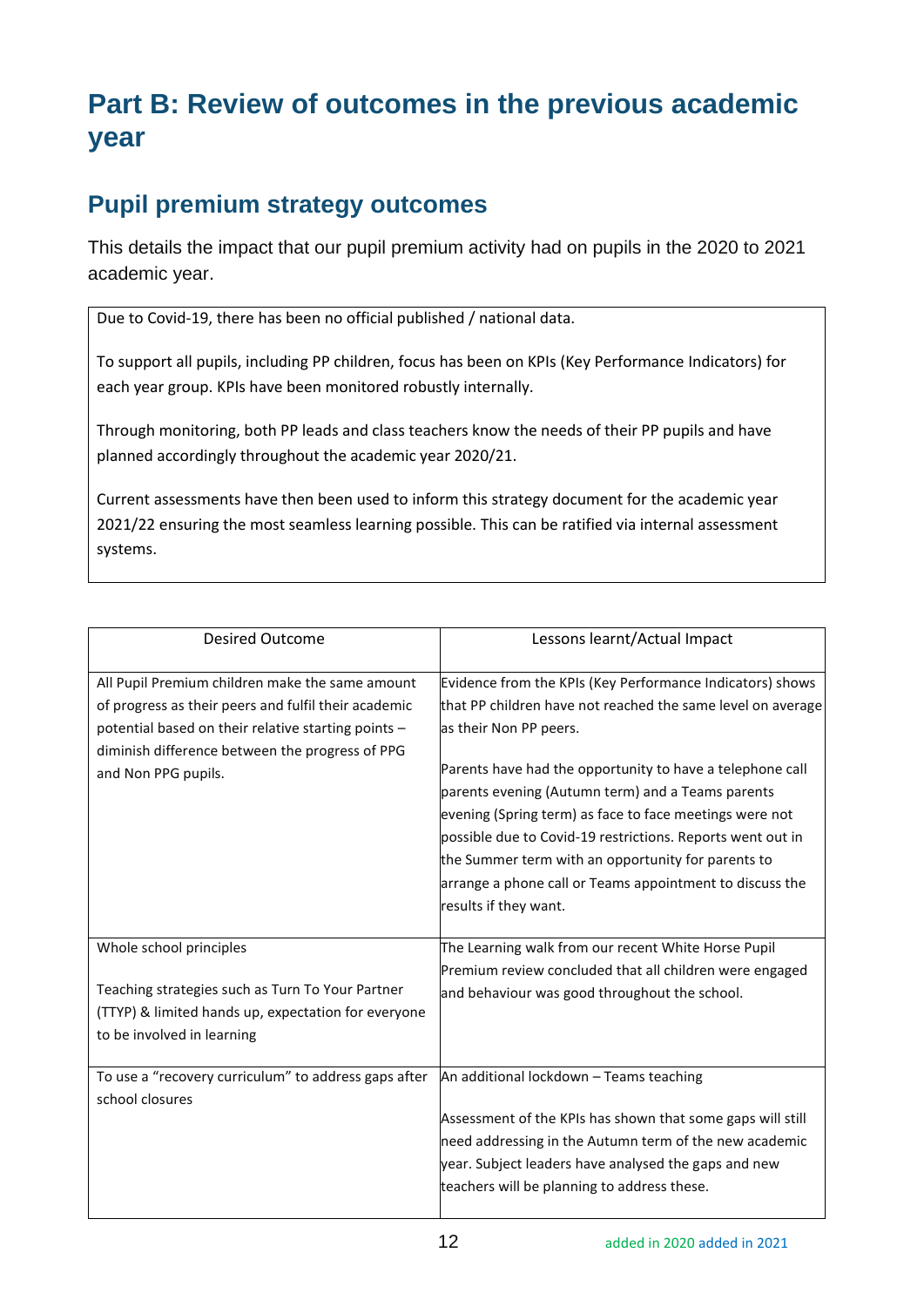| SEN - 36% of the children entitled to PPG are also on  | SEN tests in Decoding, Comprehension, Maths and Spelling                                                                        |
|--------------------------------------------------------|---------------------------------------------------------------------------------------------------------------------------------|
| the SEN register                                       | have shown variable results. Some children have made                                                                            |
|                                                        | progress from their Autumn baseline but others have not                                                                         |
|                                                        | made the expected progress in these tests.                                                                                      |
|                                                        | Progress with their specific support plans has shown that                                                                       |
|                                                        | 13/19 children have met at least one of their targets. 6                                                                        |
|                                                        | children met all of their targets. Of the children that did not                                                                 |
|                                                        | meet all their targets referrals were made to outside                                                                           |
|                                                        | agencies for additional support eg Ed Psych, Specialist SEN,                                                                    |
|                                                        | Paediatrician, Speech & Language.                                                                                               |
| Children in Years 5 & 6 to be able to discuss          | 5 PP children have worked with our Relate Counsellor this                                                                       |
| emotional concerns and be supported to improve         | year - either face to face (when possible) or via video calls.                                                                  |
| emotional well-being.                                  | This work is ongoing but the waiting list would show that the<br>service needs to continue - children are able to self-refer as |
|                                                        | well as be referred by their teacher.                                                                                           |
|                                                        |                                                                                                                                 |
| Families are well supported & can engage in            | Lockdown learning through Teams meant that most parents                                                                         |
| supporting their child in school                       | felt less alone in supporting their child - the teacher was                                                                     |
|                                                        | able to monitor and support PPG children. Extra phone calls                                                                     |
|                                                        | were made and some PPG children came in to school for<br>support during lockdown.                                               |
|                                                        |                                                                                                                                 |
|                                                        | Due to Lockdown, Jigsaw families was not fully investigated                                                                     |
|                                                        | as we did not have the personnel to work with it.                                                                               |
| All PPG children's emotional needs are being met       | 40 PPG children have received at least one course of ELSA                                                                       |
|                                                        | support throughout the year - many of our PPG children                                                                          |
| <b>ELSA</b> support                                    | have ongoing needs that cannot be addressed solely in one                                                                       |
|                                                        | 12 week cycle of support so this will need to continue in                                                                       |
|                                                        | next year's provision. As a result of the support offered no<br>PPG children were excluded.                                     |
|                                                        |                                                                                                                                 |
| All children in KS1 pass their phonic screening test & | Due to the lack of impact that RWI was making on                                                                                |
| make progress with reading & writing from their        | comprehension and writing outcomes in both KS1 and KS2 it                                                                       |
| starting point.                                        | was decided that we would no longer follow the RWI                                                                              |
|                                                        | programme, moving to Letters and Sounds instead in<br>Autumn 2020.                                                              |
|                                                        |                                                                                                                                 |
|                                                        | Covid-19 meant that the Year 1 cohort will not be taking the                                                                    |
|                                                        | Phonics Screening Check until the Autumn Term in Year 2.                                                                        |
| Launch Values based curriculum and ensure              | Due to Covid-19 this has been put on hold until the                                                                             |
| consistent approach across school                      | academic year 2021-2022                                                                                                         |
| All PP children to be able to access extra-curricular  | No residential trips, educational visits or extra-curricular                                                                    |
| activities in line with their peers.                   | activities have been able to go ahead this year due to Covid-                                                                   |
|                                                        | 19.                                                                                                                             |
|                                                        |                                                                                                                                 |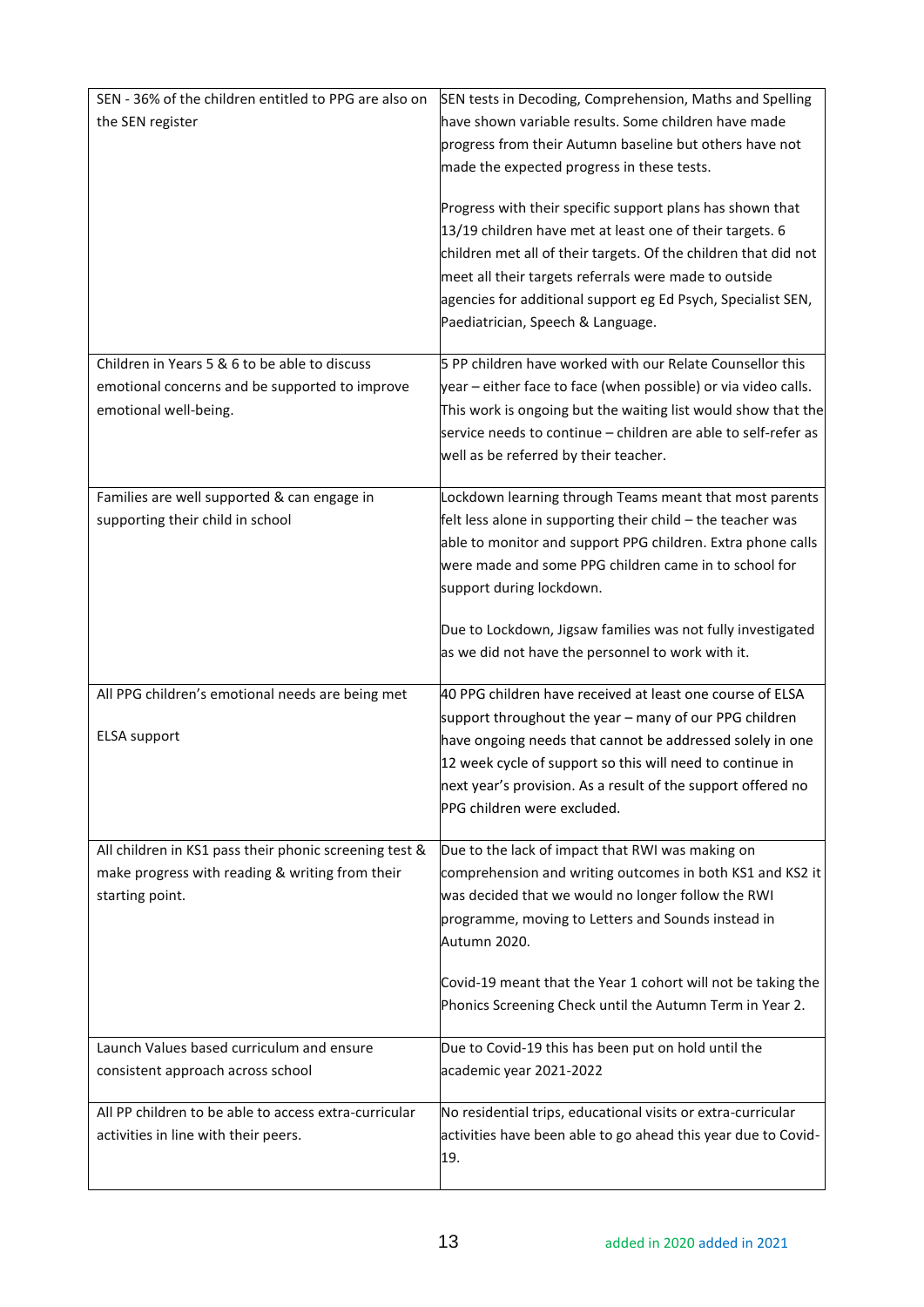| 12 parents of Pupil Premium children requested and    |
|-------------------------------------------------------|
| borrowed iPads or laptops during the Spring lockdown. |
|                                                       |

#### **Externally provided programmes**

*Please include the names of any non-DfE programmes that you purchased in the previous academic year. This will help the Department for Education identify which ones are popular in England*

| Programme | <b>Provider</b> |
|-----------|-----------------|
|           |                 |
|           |                 |

## **Service pupil premium funding (optional)**

*For schools that receive this funding, you may wish to provide the following information:* 

| <b>Measure</b>                                                                    | <b>Details</b> |
|-----------------------------------------------------------------------------------|----------------|
| How did you spend your service pupil<br>premium allocation last academic year?    |                |
| What was the impact of that spending on<br>service pupil premium eligible pupils? |                |